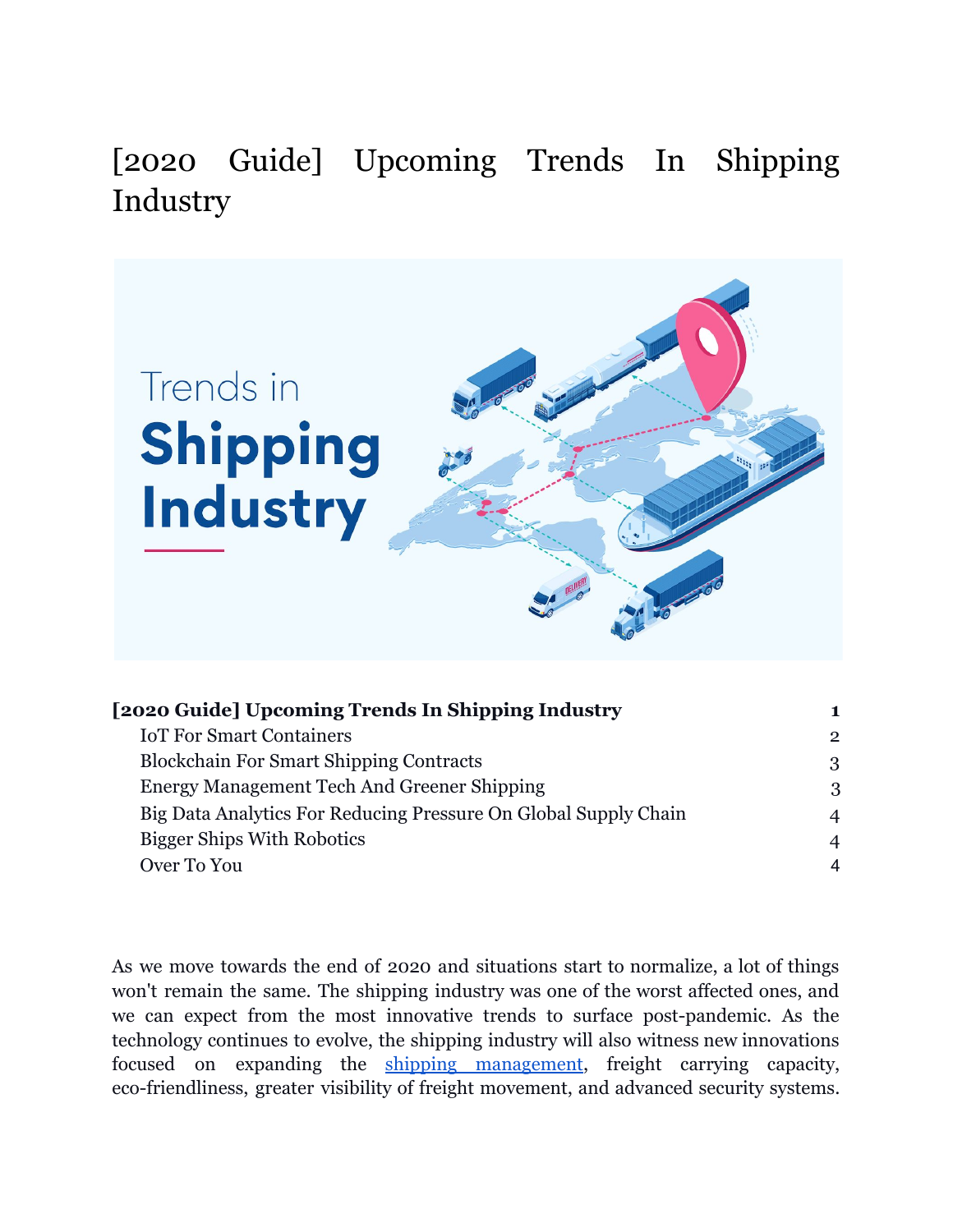In this article, I will discuss the advances in technology that are most likely to drive the upcoming trends in the shipping industry in 2021 and beyond.



### <span id="page-1-0"></span>IoT For Smart Containers

[\(Image Credits\)](https://unsplash.com/photos/tjX_sniNzgQ)

Internet of Things (IoT) will become one of the major shifts in the equipment purchase policies across the maritime industry. IoT consists of a group of sensors and devices that act together for achieving close cooperation on multiple activities to fulfill a common objective in terms of interacting with their deployment environment. For shippers, this could ease the freight movement and inspection as well as help them with predictive maintenance. The market for IoT devices is expected to touch [\\$1.6 trillion](https://www.statista.com/statistics/976313/global-iot-market-size/) by 2025.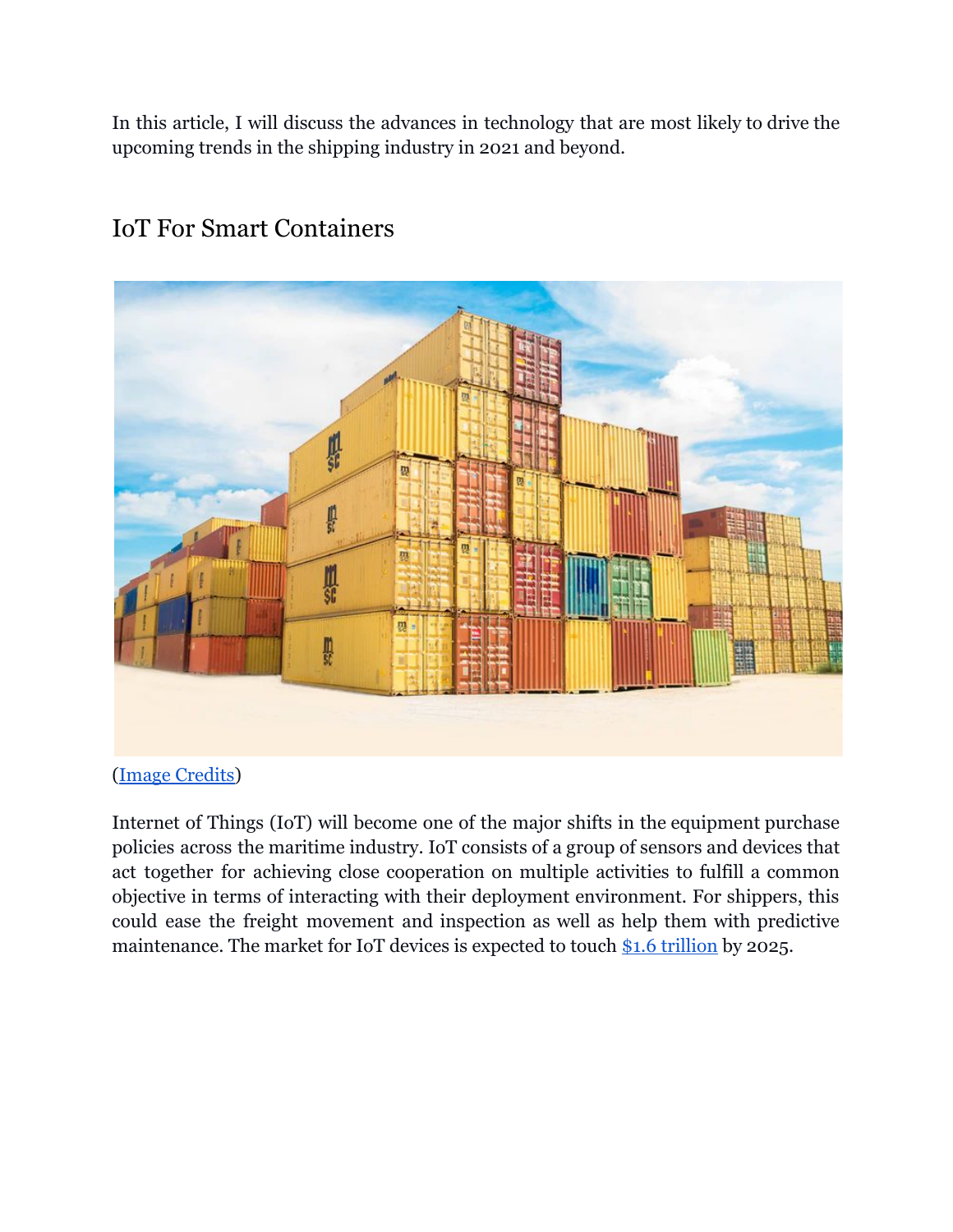

The major beneficiary of IoT in the shipping industry would remain the containers. Smart containers will fast become a reality as we can retrofit the existing containers to improve their utility manifold. The shippers will be able to capture the real-time location of the containers as well as implement geotagging and geo-fencing. For instance, geo-fencing will allow the depot personnel, consignors, consignees, vessel crew, and the port authorities to work in a predictive manner instead of serving the containers on arrival. The documentation processes can be, therefore, expedited with automated data capturing. This will help all the concerned parties in making well-informed decisions despite the limited time available. The sensors will also help to gather monitor the cargo health quality as well as provide transparency over freight handling.

#### <span id="page-2-0"></span>Blockchain For Smart Shipping Contracts

Blockchain is no longer limited to digital currencies as it is slowly sneaking into anything that requires maintaining records. For the shipping industry, it will open new horizons of trade and commerce as the growing concerns regarding responsible sourcing of the products. It will digitize the record-keeping and improve transparency by leaps and bounds. Many businesses like the FMCG sector need to produce the sourcing details for their products, and blockchain-based smart contracts will make international trade faster, secure, and more affordable even for new players.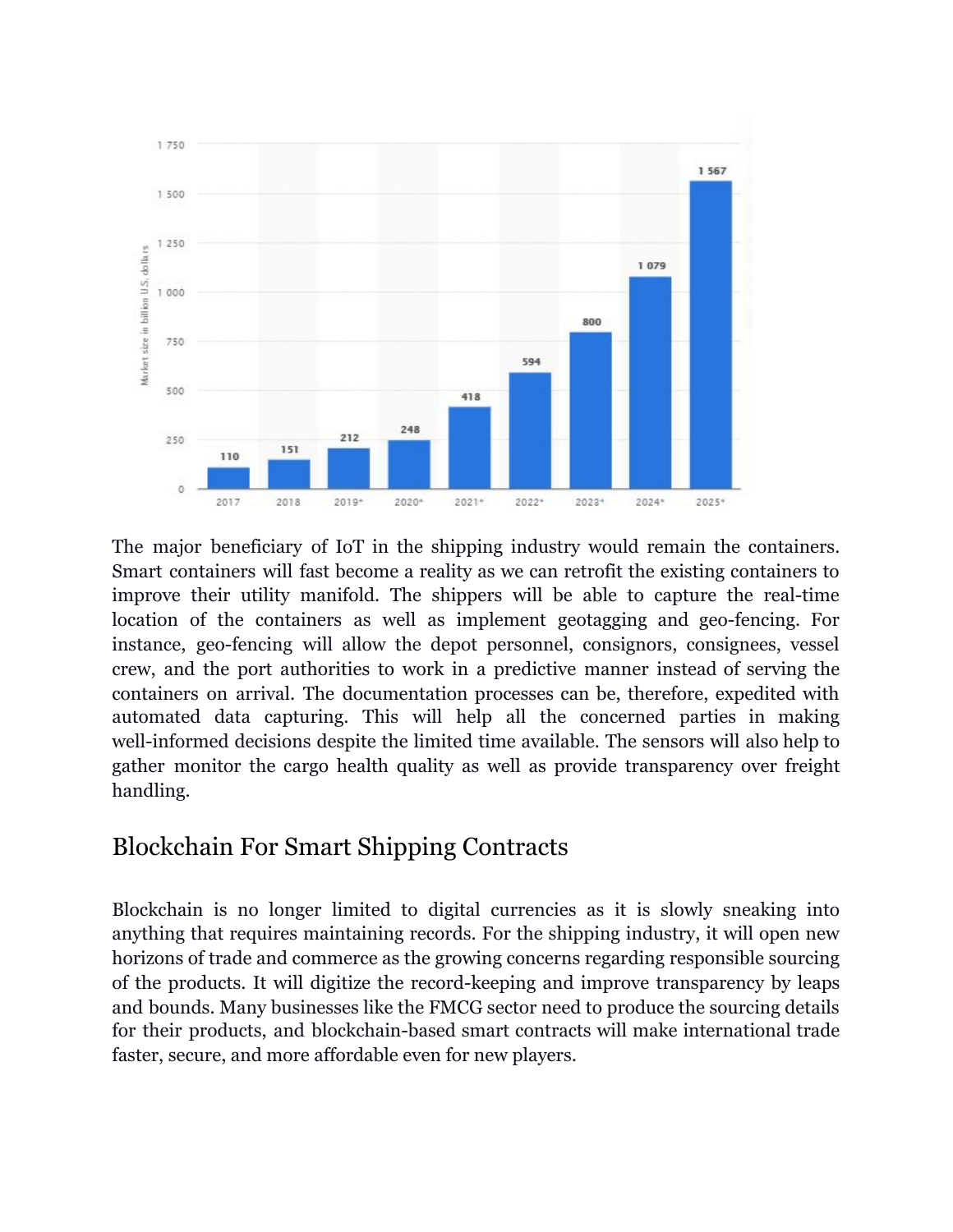The compliance is expected to become much simpler, allowing greater movement of goods across markets. The simplified taxation will allow trade and commerce to prosper at a higher rate. Blockchain will also make payments more secure, one of the top concerns for businesses in today's time.

By the end of 2020, [60%](https://techjury.net/blog/blockchain-statistics/#gref) of the CIOs will start integrating blockchain with their infrastructure.

# <span id="page-3-0"></span>Energy Management Tech And Greener Shipping

Fuel consumption is a major cost center for shippers, and saving even a fraction of the wasted energy could result in saving billions every year. Smart fleet management tech and onboard monitoring sensors would prove to be a great asset when used with geo-locating to manage the sailing speeds, routing, and freight carrying limits. The use of alternate fuels is also fast gaining traction as the world moves towards limiting the pollution strategically. Right from hybrid propulsion systems to advanced shipbuilding materials, cutting down emissions will be a multifaceted approach.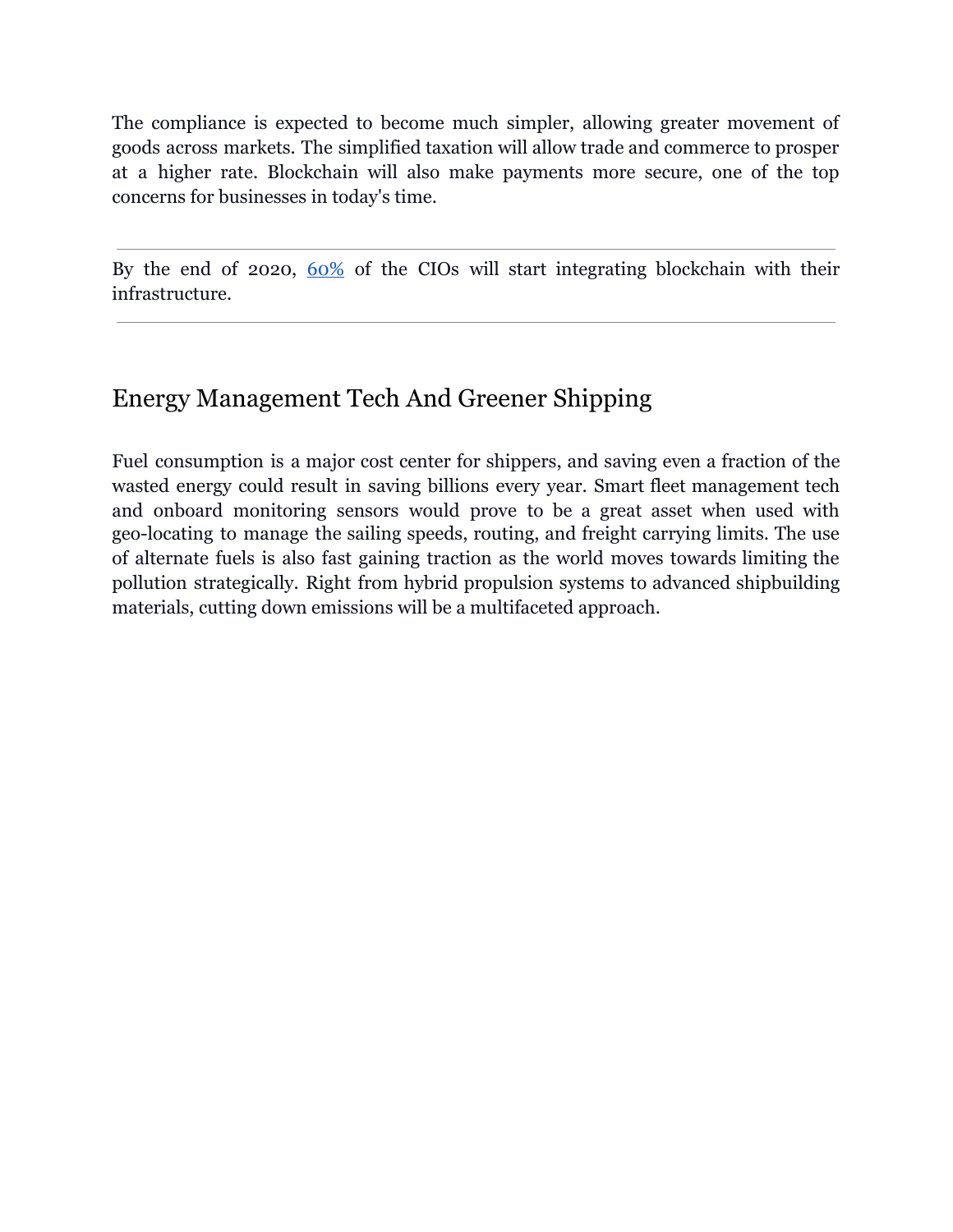

[\(Image Credits\)](https://unsplash.com/photos/CpsTAUPoScw)

The use of LNG (Liquified Natural Gas) is expected to gain traction as fuel for commercial shipping. Solar energy is also being probed as an alternative along with hydrogen fuel cells. The greener alternatives to today's oil and diesel-based ships could see greater reception, especially after governments across the globe are pushing for migration to non-conventional energy options. Shippers will be able to reduce the negative effects on maritime ecology by cutting down on conventional fuels.

<span id="page-4-0"></span>Big Data Analytics For Reducing Pressure On Global Supply Chain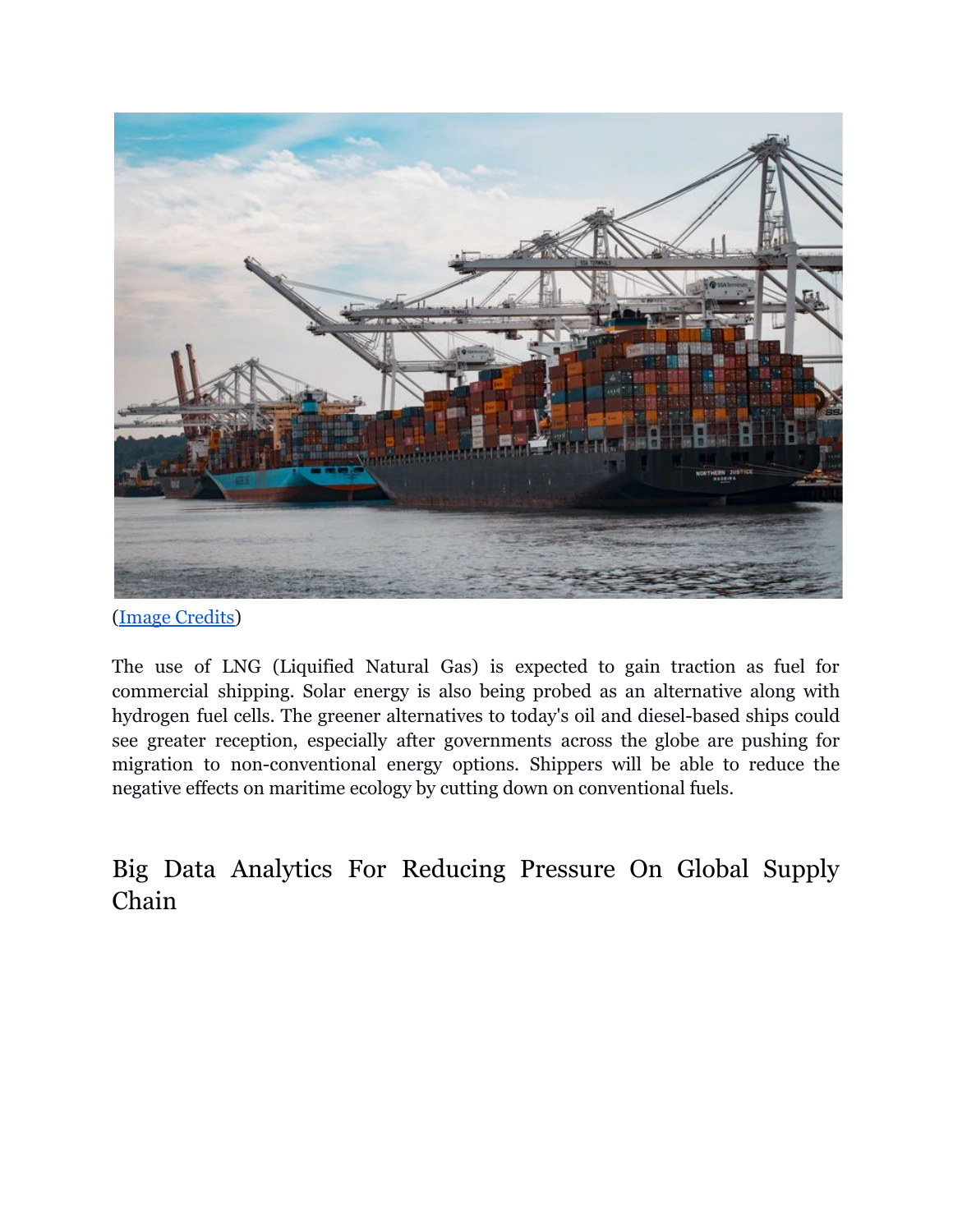

[\(Image Credits\)](https://unsplash.com/photos/fN603qcEA7g)

The global merchant fleet has more than [50,000](https://www.statista.com/statistics/264024/number-of-merchant-ships-worldwide-by-type/) ships, and big data analytics will play an important role in maritime shipping. The data recorded by sensors on the vessels, environment data, and the information various intermediary bodies can be used to serve multiple purposes. Ultimately, this will lower the pressure on the global supply chain. The use of machine learning algorithms to understand freight movement patterns will pave the way for intuitive use of the equipment and personnel. I feel that using Big Data Analytics to service the bi-directional data pipelines between the ships and the commercial bodies will help in reducing the time required for procurement and increase the responsiveness of businesses in fulfilling the global demand.

## <span id="page-5-0"></span>Bigger Ships With Robotics

The improvements in developing advanced materials and manufacturing processes will allow constructions of gigantic ships. The increased capacity to carry enormous freight loads will stabilize the shipping rates, and they can also help improve the elasticity when used along relatively smaller ships. Robotics could very well be a part of the new fleets as they can perform multiple functions considered dangerous for humans efficiently.